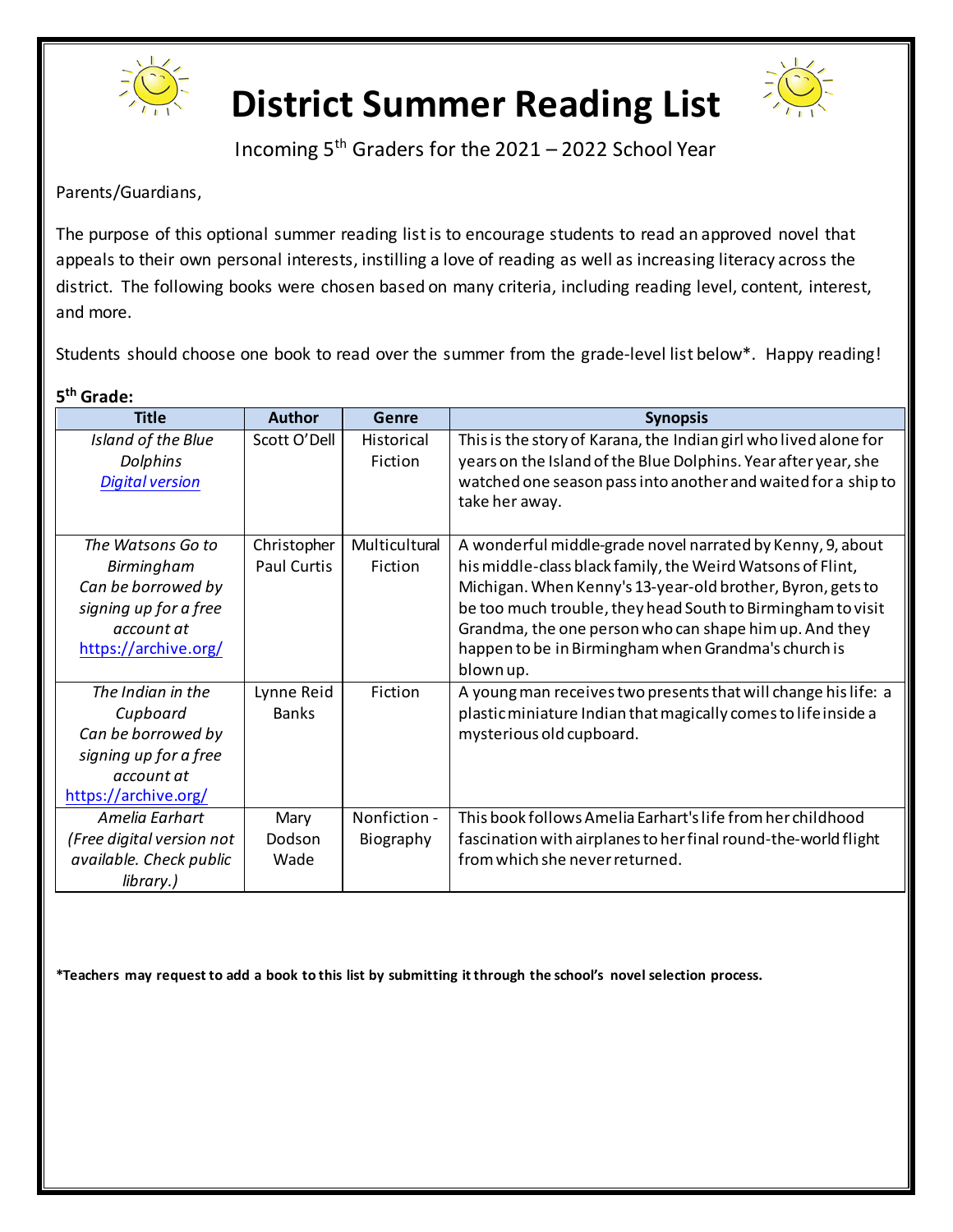



Incoming 6th Graders for the 2020 – 2021 School Year

Parents/Guardians,

The purpose of summer reading is to encourage students to read an approved novel that appeals to their own personal interests, instilling a love of reading as well as increasing literacy across the district. The following books were chosen based on many criteria, including reading level, content, interest, and more.

Students should choose one book to read over the summer from the grade-level list below\*. Happy reading! **6th Grade:**

| <b>Title</b>                                          | <b>Author</b>            | <b>Genre</b>           | <b>Synopsis</b>                                                                                                                                                                                                                                                                                                                                                                                                                                                                                                                                                                                                                                                                                                                                                                                                                                                                                                       |
|-------------------------------------------------------|--------------------------|------------------------|-----------------------------------------------------------------------------------------------------------------------------------------------------------------------------------------------------------------------------------------------------------------------------------------------------------------------------------------------------------------------------------------------------------------------------------------------------------------------------------------------------------------------------------------------------------------------------------------------------------------------------------------------------------------------------------------------------------------------------------------------------------------------------------------------------------------------------------------------------------------------------------------------------------------------|
| A Wrinkle in<br><b>Time</b><br><b>Digital version</b> | Madeline<br>L'Engle      | <b>Science Fiction</b> | It was a dark and stormy night; Meg Murry, her small brother<br>Charles Wallace, and her mother had come down to the kitchen<br>for a midnight snack when they were upset by the arrival of a most<br>disturbing stranger.<br>"Wild nights are my glory," the unearthly stranger told them."I<br>just got caught in a downdraft and blown off course. Let me sit<br>down for a moment, and then I'll be on my way. Speaking of ways,<br>by the way, there is such a thing as a tesseract."<br>A tesseract is a wrinkle in time. A Wrinkle in Time, winner of the<br>Newbery Medal in 1963, is the story of the adventures in space<br>and time of Meg, Charles Wallace, and Calvin O'Keefe (athlete,<br>student, and one of the most popular boys in high school). They<br>are in search of Meg's father, a scientist who disappeared while<br>engaged in secret work for the government on the tesseract<br>problem. |
| <b>Tuck</b><br>Everlasting<br><b>Digital version</b>  | Natalie Babbit           | Fiction                | Doomed to-or blessed with-eternal life after drinking from a<br>magic spring, the Tuck family wanders about trying to live as<br>inconspicuously and comfortably as they can. When ten-year-old<br>Winnie Foster stumbles on their secret, the Tucks take her home<br>and explain why living forever at one age is less a blessing that it<br>might seem. Complications arise when Winnie is followed by a<br>stranger who wants to market the spring water for a fortune.                                                                                                                                                                                                                                                                                                                                                                                                                                            |
| Julie of the<br>Wolves<br><b>Digital version</b>      | Jean Craighead<br>George | Fiction                | To her small Eskimo village, she is known as Miyax; to her friend in<br>San Francisco, she is Julie. When her life in the village becomes<br>dangerous, Miyax runs away, only to find herself lost in the<br>Alaskan wilderness.<br>Without food and time running out, Miyax tries to survive by<br>copying the ways of a pack of wolves. Accepted by their leader and<br>befriended by a feisty pup named Kapu, she soon grows to love<br>her new wolf family. Life in the wilderness is a struggle, but when<br>she finds her way back to civilization, Miyax is torn between her<br>old and new lives. Is she Miyax of the Eskimos -- or Julie of the<br>wolves?                                                                                                                                                                                                                                                   |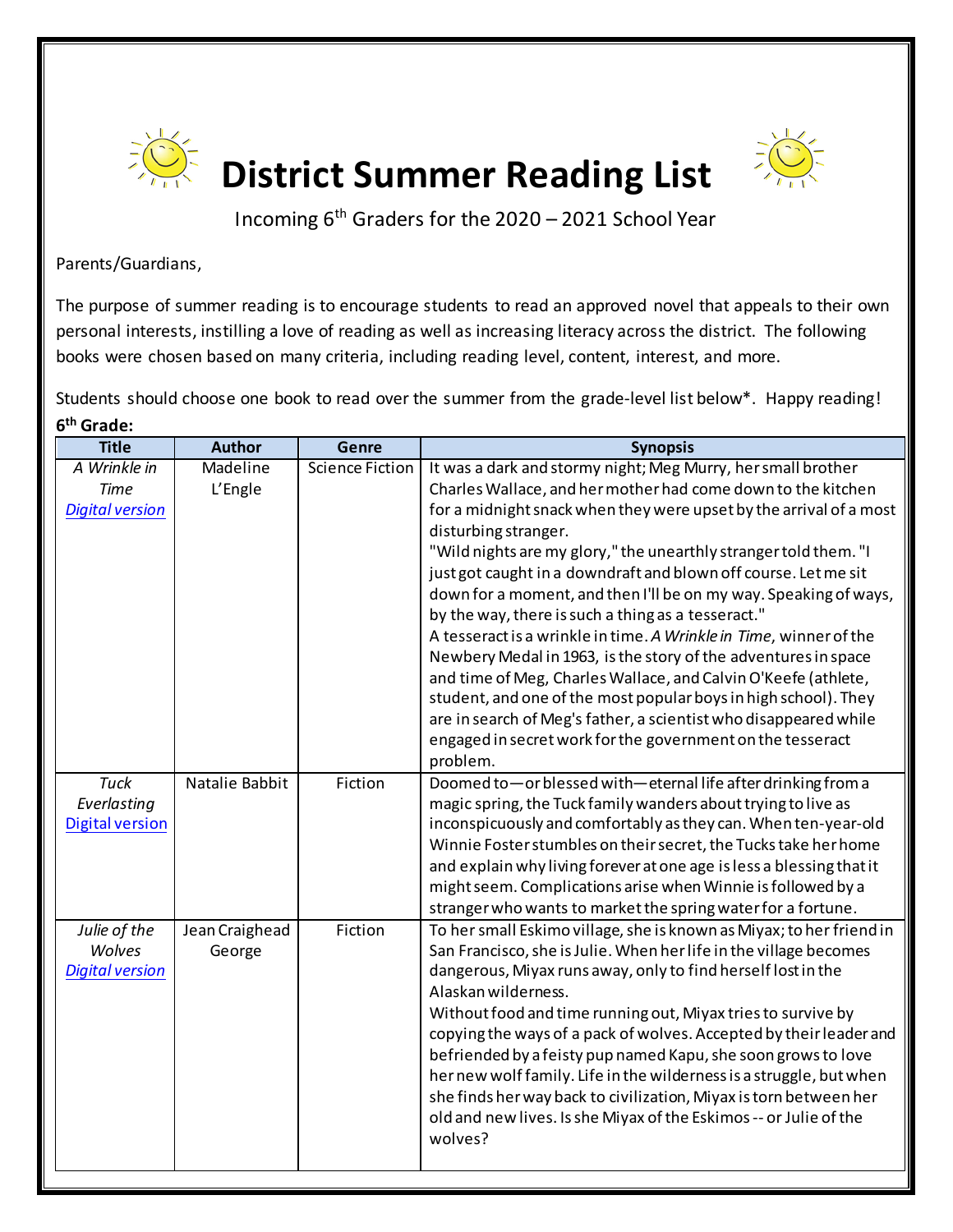| The Black<br>Pearl<br><b>Digital version</b> | Scott O'Dell | Multicultural<br>Fiction | From the depths of a cave in the Vermilion Sea, Ramon Salazar has<br>wrested a black pearl so lustrous and captivating that his father, an<br>expert pearl dealer, is certain Ramon has found the legendary<br>Pearl of Heaven. Such a treasure is sure to bring great joy to the<br>villagers of their tiny coastal town, and even greater renown to the<br>Salazar name. No diver, not even the swaggering Gaspar Ruiz, has<br>ever found a pearl like this!<br>But is there a price to pay for a prize so great? When a terrible<br>tragedy strikes the village, old Luzon's warning about El Diablo<br>returns to haunt Ramon. If El Diablo actually exists, it will take all<br>Ramon's courage to face the winged creature waiting for him<br>offshore.                            |
|----------------------------------------------|--------------|--------------------------|------------------------------------------------------------------------------------------------------------------------------------------------------------------------------------------------------------------------------------------------------------------------------------------------------------------------------------------------------------------------------------------------------------------------------------------------------------------------------------------------------------------------------------------------------------------------------------------------------------------------------------------------------------------------------------------------------------------------------------------------------------------------------------------|
| Holes<br><b>Digital version</b>              | Louis Sachar | Fiction                  | This winner of the Newbery Medal and the National Book Award<br>features Stanley Yelnats, a kid who is under a curse. A curse that<br>began with his no-good-dirty-rotten-pig-stealing-great-great-<br>grandfather and has since followed generations of Yelnats. Now<br>Stanley has been unjustly sent to a boys' detention center, Camp<br>Green Lake, where the warden makes the boys "build character"<br>by spending all day, every day, digging holes five feet wide and five<br>feet deep. It doesn't take long for Stanley to realize there's more<br>than character improvement going on at Camp Green Lake: the<br>warden is looking for something. Stanley tries to dig up the truth in<br>this inventive and darkly humorous tale of crime and<br>punishment-and redemption. |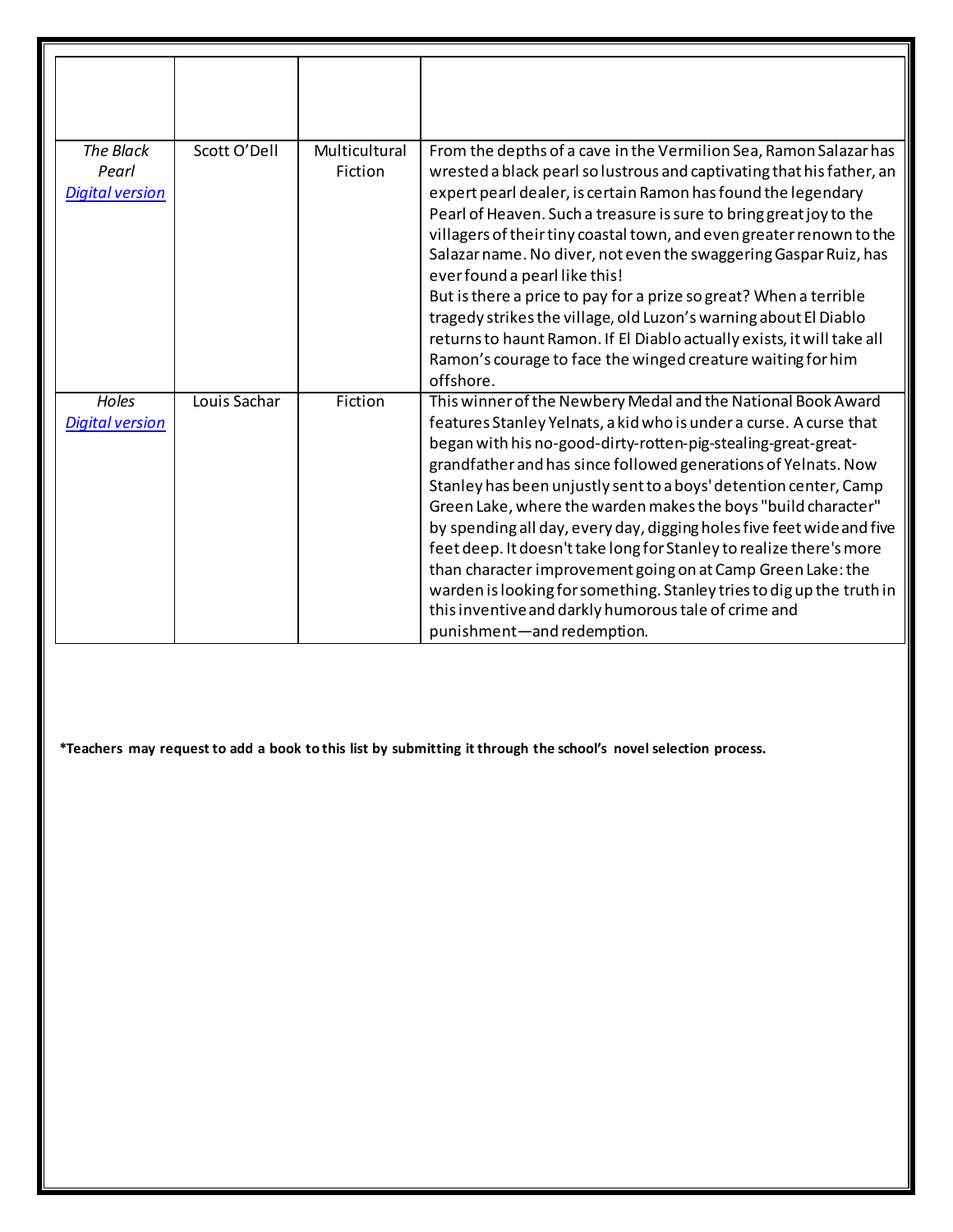



Incoming  $7<sup>th</sup>$  Graders for the 2020 – 2021 School Year

Parents/Guardians,

The purpose of summer reading is to encourage students to read an approved novel that appeals to their own personal interests, instilling a love of reading as well as increasing literacy across the district. The following books were chosen based on many criteria, including reading level, content, interest, and more. Students should choose one book to read over the summer from the grade-level list below\*. Happy reading! **7th Grade:**

| Ellen Raskin<br>A bizarre chain of events begins when sixteen unlikely<br>The Westing<br>Fiction - Mystery<br>people gather for the reading of Samuel W. Westing's will.<br>Game<br><b>Digital version</b><br>And though no one knows why the eccentric, game-loving<br>millionaire has chosen a virtual stranger-and a possible<br>murderer-to inherit his vast fortune, one thing's for sure:<br>Sam Westing may be deadbut that won't stop him from<br>playing one last game!<br><b>The River</b><br>These words, spoken to Brian Robeson, will change his life.<br><b>Gary Paulsen</b><br>Fiction<br>Two years earlier, Brian was stranded alone in the<br>wilderness for 54 days with nothing but a small hatchet. Yet<br>Can be borrowed<br>by signing up for a<br>he survived.<br>free account at<br>Now the government wants him to go back into the<br>https://archive.or<br>wilderness so that astronauts and the military can learn the<br>survival techniques that kept Brian alive. Soon the project<br>g/<br>backfires, though, leaving Brian with a wounded partner<br>and a long river to navigate. His only hope is to build a raft<br>and try to transport the injured man a hundred miles<br>downstream to a trading post--if the map he has is<br>accurate.<br>Sequel to Hatchet!<br>Sir Arthur<br>Fiction - Mystery<br>Venture back in time to Victorian London to join literature's<br>The Adventures of<br><b>Sherlock Holmes</b><br>Conan Doyle<br>greatest detective team - the brilliant Sherlock Holmes<br><b>Digital version</b><br>and his devoted assistant, Dr. Watson - as they investigate<br>a dozen of their best-known cases. Originally published in<br>1892, this is the first and best collection of stories about the<br>legendary sleuth. It's also the least expensive edition<br>available.<br>Featured tales include several of the author's personal<br>favorites: "A Scandal in Bohemia" - in which a king is<br>blackmailed by a former lover and Holmes matches wits<br>with the only woman to attract his open admiration - plus<br>"The Speckled Band," "The Red-Headed League," and "The<br>Five Orange Pips." Additional mysteries include "The Blue<br>Carbuncle," "The Engineer's Thumb," "The Beryl Coronet,"<br>"The Copper Beeches," and four others. | <b>Title</b> | <b>Author</b> | Genre | <b>Synopsis</b> |
|----------------------------------------------------------------------------------------------------------------------------------------------------------------------------------------------------------------------------------------------------------------------------------------------------------------------------------------------------------------------------------------------------------------------------------------------------------------------------------------------------------------------------------------------------------------------------------------------------------------------------------------------------------------------------------------------------------------------------------------------------------------------------------------------------------------------------------------------------------------------------------------------------------------------------------------------------------------------------------------------------------------------------------------------------------------------------------------------------------------------------------------------------------------------------------------------------------------------------------------------------------------------------------------------------------------------------------------------------------------------------------------------------------------------------------------------------------------------------------------------------------------------------------------------------------------------------------------------------------------------------------------------------------------------------------------------------------------------------------------------------------------------------------------------------------------------------------------------------------------------------------------------------------------------------------------------------------------------------------------------------------------------------------------------------------------------------------------------------------------------------------------------------------------------------------------------------------------------------------------------------------------------------------------------------------------|--------------|---------------|-------|-----------------|
|                                                                                                                                                                                                                                                                                                                                                                                                                                                                                                                                                                                                                                                                                                                                                                                                                                                                                                                                                                                                                                                                                                                                                                                                                                                                                                                                                                                                                                                                                                                                                                                                                                                                                                                                                                                                                                                                                                                                                                                                                                                                                                                                                                                                                                                                                                                |              |               |       |                 |
|                                                                                                                                                                                                                                                                                                                                                                                                                                                                                                                                                                                                                                                                                                                                                                                                                                                                                                                                                                                                                                                                                                                                                                                                                                                                                                                                                                                                                                                                                                                                                                                                                                                                                                                                                                                                                                                                                                                                                                                                                                                                                                                                                                                                                                                                                                                |              |               |       |                 |
|                                                                                                                                                                                                                                                                                                                                                                                                                                                                                                                                                                                                                                                                                                                                                                                                                                                                                                                                                                                                                                                                                                                                                                                                                                                                                                                                                                                                                                                                                                                                                                                                                                                                                                                                                                                                                                                                                                                                                                                                                                                                                                                                                                                                                                                                                                                |              |               |       |                 |
|                                                                                                                                                                                                                                                                                                                                                                                                                                                                                                                                                                                                                                                                                                                                                                                                                                                                                                                                                                                                                                                                                                                                                                                                                                                                                                                                                                                                                                                                                                                                                                                                                                                                                                                                                                                                                                                                                                                                                                                                                                                                                                                                                                                                                                                                                                                |              |               |       |                 |
|                                                                                                                                                                                                                                                                                                                                                                                                                                                                                                                                                                                                                                                                                                                                                                                                                                                                                                                                                                                                                                                                                                                                                                                                                                                                                                                                                                                                                                                                                                                                                                                                                                                                                                                                                                                                                                                                                                                                                                                                                                                                                                                                                                                                                                                                                                                |              |               |       |                 |
|                                                                                                                                                                                                                                                                                                                                                                                                                                                                                                                                                                                                                                                                                                                                                                                                                                                                                                                                                                                                                                                                                                                                                                                                                                                                                                                                                                                                                                                                                                                                                                                                                                                                                                                                                                                                                                                                                                                                                                                                                                                                                                                                                                                                                                                                                                                |              |               |       |                 |
|                                                                                                                                                                                                                                                                                                                                                                                                                                                                                                                                                                                                                                                                                                                                                                                                                                                                                                                                                                                                                                                                                                                                                                                                                                                                                                                                                                                                                                                                                                                                                                                                                                                                                                                                                                                                                                                                                                                                                                                                                                                                                                                                                                                                                                                                                                                |              |               |       |                 |
|                                                                                                                                                                                                                                                                                                                                                                                                                                                                                                                                                                                                                                                                                                                                                                                                                                                                                                                                                                                                                                                                                                                                                                                                                                                                                                                                                                                                                                                                                                                                                                                                                                                                                                                                                                                                                                                                                                                                                                                                                                                                                                                                                                                                                                                                                                                |              |               |       |                 |
|                                                                                                                                                                                                                                                                                                                                                                                                                                                                                                                                                                                                                                                                                                                                                                                                                                                                                                                                                                                                                                                                                                                                                                                                                                                                                                                                                                                                                                                                                                                                                                                                                                                                                                                                                                                                                                                                                                                                                                                                                                                                                                                                                                                                                                                                                                                |              |               |       |                 |
|                                                                                                                                                                                                                                                                                                                                                                                                                                                                                                                                                                                                                                                                                                                                                                                                                                                                                                                                                                                                                                                                                                                                                                                                                                                                                                                                                                                                                                                                                                                                                                                                                                                                                                                                                                                                                                                                                                                                                                                                                                                                                                                                                                                                                                                                                                                |              |               |       |                 |
|                                                                                                                                                                                                                                                                                                                                                                                                                                                                                                                                                                                                                                                                                                                                                                                                                                                                                                                                                                                                                                                                                                                                                                                                                                                                                                                                                                                                                                                                                                                                                                                                                                                                                                                                                                                                                                                                                                                                                                                                                                                                                                                                                                                                                                                                                                                |              |               |       |                 |
|                                                                                                                                                                                                                                                                                                                                                                                                                                                                                                                                                                                                                                                                                                                                                                                                                                                                                                                                                                                                                                                                                                                                                                                                                                                                                                                                                                                                                                                                                                                                                                                                                                                                                                                                                                                                                                                                                                                                                                                                                                                                                                                                                                                                                                                                                                                |              |               |       |                 |
|                                                                                                                                                                                                                                                                                                                                                                                                                                                                                                                                                                                                                                                                                                                                                                                                                                                                                                                                                                                                                                                                                                                                                                                                                                                                                                                                                                                                                                                                                                                                                                                                                                                                                                                                                                                                                                                                                                                                                                                                                                                                                                                                                                                                                                                                                                                |              |               |       |                 |
|                                                                                                                                                                                                                                                                                                                                                                                                                                                                                                                                                                                                                                                                                                                                                                                                                                                                                                                                                                                                                                                                                                                                                                                                                                                                                                                                                                                                                                                                                                                                                                                                                                                                                                                                                                                                                                                                                                                                                                                                                                                                                                                                                                                                                                                                                                                |              |               |       |                 |
|                                                                                                                                                                                                                                                                                                                                                                                                                                                                                                                                                                                                                                                                                                                                                                                                                                                                                                                                                                                                                                                                                                                                                                                                                                                                                                                                                                                                                                                                                                                                                                                                                                                                                                                                                                                                                                                                                                                                                                                                                                                                                                                                                                                                                                                                                                                |              |               |       |                 |
|                                                                                                                                                                                                                                                                                                                                                                                                                                                                                                                                                                                                                                                                                                                                                                                                                                                                                                                                                                                                                                                                                                                                                                                                                                                                                                                                                                                                                                                                                                                                                                                                                                                                                                                                                                                                                                                                                                                                                                                                                                                                                                                                                                                                                                                                                                                |              |               |       |                 |
|                                                                                                                                                                                                                                                                                                                                                                                                                                                                                                                                                                                                                                                                                                                                                                                                                                                                                                                                                                                                                                                                                                                                                                                                                                                                                                                                                                                                                                                                                                                                                                                                                                                                                                                                                                                                                                                                                                                                                                                                                                                                                                                                                                                                                                                                                                                |              |               |       |                 |
|                                                                                                                                                                                                                                                                                                                                                                                                                                                                                                                                                                                                                                                                                                                                                                                                                                                                                                                                                                                                                                                                                                                                                                                                                                                                                                                                                                                                                                                                                                                                                                                                                                                                                                                                                                                                                                                                                                                                                                                                                                                                                                                                                                                                                                                                                                                |              |               |       |                 |
|                                                                                                                                                                                                                                                                                                                                                                                                                                                                                                                                                                                                                                                                                                                                                                                                                                                                                                                                                                                                                                                                                                                                                                                                                                                                                                                                                                                                                                                                                                                                                                                                                                                                                                                                                                                                                                                                                                                                                                                                                                                                                                                                                                                                                                                                                                                |              |               |       |                 |
|                                                                                                                                                                                                                                                                                                                                                                                                                                                                                                                                                                                                                                                                                                                                                                                                                                                                                                                                                                                                                                                                                                                                                                                                                                                                                                                                                                                                                                                                                                                                                                                                                                                                                                                                                                                                                                                                                                                                                                                                                                                                                                                                                                                                                                                                                                                |              |               |       |                 |
|                                                                                                                                                                                                                                                                                                                                                                                                                                                                                                                                                                                                                                                                                                                                                                                                                                                                                                                                                                                                                                                                                                                                                                                                                                                                                                                                                                                                                                                                                                                                                                                                                                                                                                                                                                                                                                                                                                                                                                                                                                                                                                                                                                                                                                                                                                                |              |               |       |                 |
|                                                                                                                                                                                                                                                                                                                                                                                                                                                                                                                                                                                                                                                                                                                                                                                                                                                                                                                                                                                                                                                                                                                                                                                                                                                                                                                                                                                                                                                                                                                                                                                                                                                                                                                                                                                                                                                                                                                                                                                                                                                                                                                                                                                                                                                                                                                |              |               |       |                 |
|                                                                                                                                                                                                                                                                                                                                                                                                                                                                                                                                                                                                                                                                                                                                                                                                                                                                                                                                                                                                                                                                                                                                                                                                                                                                                                                                                                                                                                                                                                                                                                                                                                                                                                                                                                                                                                                                                                                                                                                                                                                                                                                                                                                                                                                                                                                |              |               |       |                 |
|                                                                                                                                                                                                                                                                                                                                                                                                                                                                                                                                                                                                                                                                                                                                                                                                                                                                                                                                                                                                                                                                                                                                                                                                                                                                                                                                                                                                                                                                                                                                                                                                                                                                                                                                                                                                                                                                                                                                                                                                                                                                                                                                                                                                                                                                                                                |              |               |       |                 |
|                                                                                                                                                                                                                                                                                                                                                                                                                                                                                                                                                                                                                                                                                                                                                                                                                                                                                                                                                                                                                                                                                                                                                                                                                                                                                                                                                                                                                                                                                                                                                                                                                                                                                                                                                                                                                                                                                                                                                                                                                                                                                                                                                                                                                                                                                                                |              |               |       |                 |
|                                                                                                                                                                                                                                                                                                                                                                                                                                                                                                                                                                                                                                                                                                                                                                                                                                                                                                                                                                                                                                                                                                                                                                                                                                                                                                                                                                                                                                                                                                                                                                                                                                                                                                                                                                                                                                                                                                                                                                                                                                                                                                                                                                                                                                                                                                                |              |               |       |                 |
|                                                                                                                                                                                                                                                                                                                                                                                                                                                                                                                                                                                                                                                                                                                                                                                                                                                                                                                                                                                                                                                                                                                                                                                                                                                                                                                                                                                                                                                                                                                                                                                                                                                                                                                                                                                                                                                                                                                                                                                                                                                                                                                                                                                                                                                                                                                |              |               |       |                 |
|                                                                                                                                                                                                                                                                                                                                                                                                                                                                                                                                                                                                                                                                                                                                                                                                                                                                                                                                                                                                                                                                                                                                                                                                                                                                                                                                                                                                                                                                                                                                                                                                                                                                                                                                                                                                                                                                                                                                                                                                                                                                                                                                                                                                                                                                                                                |              |               |       |                 |
|                                                                                                                                                                                                                                                                                                                                                                                                                                                                                                                                                                                                                                                                                                                                                                                                                                                                                                                                                                                                                                                                                                                                                                                                                                                                                                                                                                                                                                                                                                                                                                                                                                                                                                                                                                                                                                                                                                                                                                                                                                                                                                                                                                                                                                                                                                                |              |               |       |                 |
|                                                                                                                                                                                                                                                                                                                                                                                                                                                                                                                                                                                                                                                                                                                                                                                                                                                                                                                                                                                                                                                                                                                                                                                                                                                                                                                                                                                                                                                                                                                                                                                                                                                                                                                                                                                                                                                                                                                                                                                                                                                                                                                                                                                                                                                                                                                |              |               |       |                 |
|                                                                                                                                                                                                                                                                                                                                                                                                                                                                                                                                                                                                                                                                                                                                                                                                                                                                                                                                                                                                                                                                                                                                                                                                                                                                                                                                                                                                                                                                                                                                                                                                                                                                                                                                                                                                                                                                                                                                                                                                                                                                                                                                                                                                                                                                                                                |              |               |       |                 |
|                                                                                                                                                                                                                                                                                                                                                                                                                                                                                                                                                                                                                                                                                                                                                                                                                                                                                                                                                                                                                                                                                                                                                                                                                                                                                                                                                                                                                                                                                                                                                                                                                                                                                                                                                                                                                                                                                                                                                                                                                                                                                                                                                                                                                                                                                                                |              |               |       |                 |
|                                                                                                                                                                                                                                                                                                                                                                                                                                                                                                                                                                                                                                                                                                                                                                                                                                                                                                                                                                                                                                                                                                                                                                                                                                                                                                                                                                                                                                                                                                                                                                                                                                                                                                                                                                                                                                                                                                                                                                                                                                                                                                                                                                                                                                                                                                                |              |               |       |                 |
|                                                                                                                                                                                                                                                                                                                                                                                                                                                                                                                                                                                                                                                                                                                                                                                                                                                                                                                                                                                                                                                                                                                                                                                                                                                                                                                                                                                                                                                                                                                                                                                                                                                                                                                                                                                                                                                                                                                                                                                                                                                                                                                                                                                                                                                                                                                |              |               |       |                 |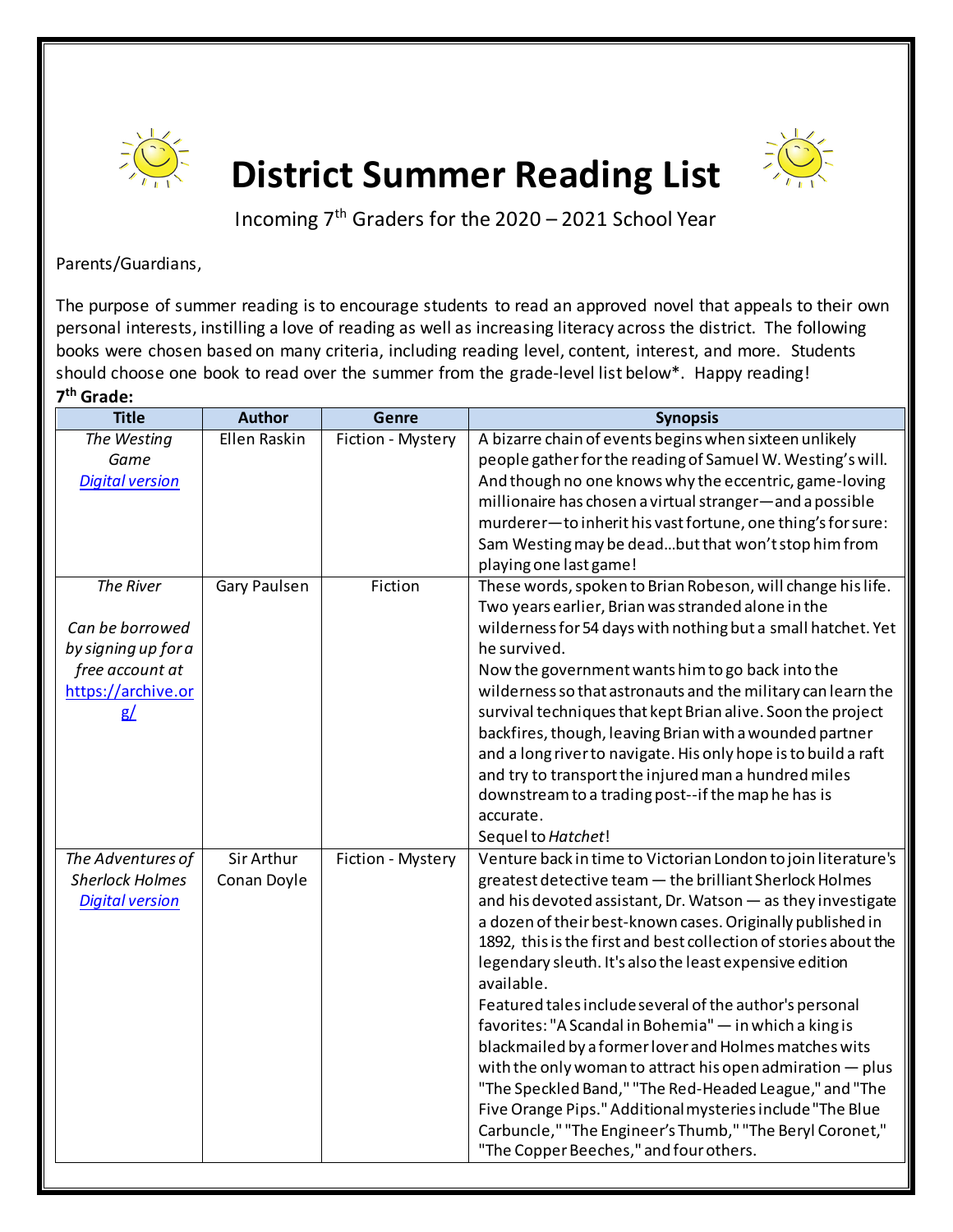| Where the Red<br>Fern Grows<br><b>Digital version</b>                                                                          | <b>Wilson Rawls</b>   | Fiction | A loving threesome, they ranged the dark hills and river<br>bottoms of Cherokee country. Old Dan had the brawn, Little<br>Ann had the brains -- and Billy had the will to train them to<br>be the finest hunting team in the valley. Glory and victory                                                                                                                                                                                                                                                                                                                                                                                                                                                                                                          |
|--------------------------------------------------------------------------------------------------------------------------------|-----------------------|---------|-----------------------------------------------------------------------------------------------------------------------------------------------------------------------------------------------------------------------------------------------------------------------------------------------------------------------------------------------------------------------------------------------------------------------------------------------------------------------------------------------------------------------------------------------------------------------------------------------------------------------------------------------------------------------------------------------------------------------------------------------------------------|
|                                                                                                                                |                       |         | were coming to them, but sadness waited too. And close by<br>was the strange and wonderful power that's only found<br>An exciting tale of love and adventure you'll never forget.                                                                                                                                                                                                                                                                                                                                                                                                                                                                                                                                                                               |
| The Face on the<br><b>Milk Carton</b><br>Can be borrowed<br>by signing up for a<br>free account at<br>https://archive.or<br>g/ | Caroline B.<br>Cooney | Fiction | No one ever really paid close attention to the faces of the<br>missing children on the milk cartons. But as Janie Johnson<br>glanced at the face of the ordinary little girl with her hair in<br>tight pigtails, wearing a dress with a narrow white collar-a<br>three-year-old who had been kidnapped twelve years<br>before from a shopping mall in New Jersey-shefelt<br>overcome with shock. She recognized that little girl-it was<br>she. How could it possibly be true?<br>Janie can't believe that her loving parents kidnapped her,<br>but as she begins to piece things together, nothing makes<br>sense. Something is terribly wrong. Are Mr. and Mrs.<br>Johnson really her parents? And if not, who is Janie<br>Johnson, and what really happened? |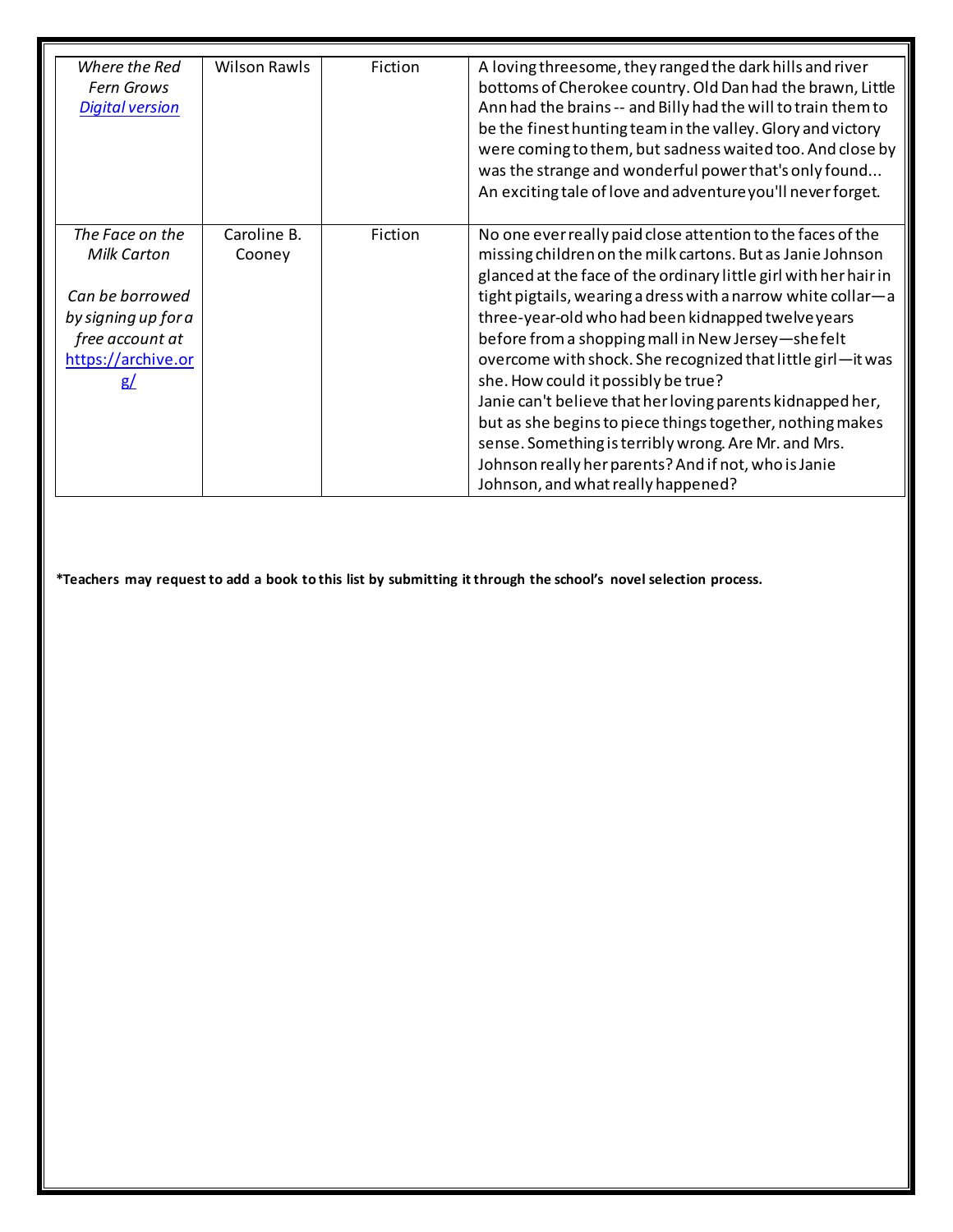



Incoming 8th Graders for the 2020 – 2021 School Year

Parents/Guardians,

The purpose of summer reading is to encourage students to read an approved novel that appeals to their own personal interests, instilling a love of reading as well as increasing literacy across the district. The following books were chosen based on many criteria, including reading level, content, interest, and more. Students should choose one book to read over the summer from the grade-level list below\*. Happy reading! **8th Grade:**

| <b>Title</b>                                                                                              | <b>Author</b>        | Genre                       | <b>Synopsis</b>                                                                                                                                                                                                                                                                                                                                                                                                                                                                                                                                                     |
|-----------------------------------------------------------------------------------------------------------|----------------------|-----------------------------|---------------------------------------------------------------------------------------------------------------------------------------------------------------------------------------------------------------------------------------------------------------------------------------------------------------------------------------------------------------------------------------------------------------------------------------------------------------------------------------------------------------------------------------------------------------------|
| The Red Badge of<br>Courage<br><b>Digital version</b>                                                     | <b>Stephen Crane</b> | <b>Historical Fiction</b>   | Henry Fleming, a private in the Union Army, runs away<br>from the field of war. Afterwards, the shame he feels at<br>this act of cowardice ignites his desire to receive an injury<br>in combat-a "red badge of courage" that will redeem                                                                                                                                                                                                                                                                                                                           |
|                                                                                                           |                      |                             | him. Stephen Crane's novel about a young soldier's<br>experiences during the American Civil War is well known<br>for its understated naturalism and its realistic depiction of<br>battle.                                                                                                                                                                                                                                                                                                                                                                           |
| The Contender<br>Can be borrowed<br>by signing up for a                                                   | Robert Lipsyte       | Fiction                     | Alfred Brooks is scared. He's a high school dropout and<br>his grocery store job is leading nowhere. His best friend is<br>sinking further and further into drug addiction. Some<br>street kids are after him for something he didn't even do.                                                                                                                                                                                                                                                                                                                      |
| free account at<br>https://archive.org                                                                    |                      |                             | So Alfred begins going to Donatelli's Gym, a boxing club in<br>Harlem that has trained champions. There he learns it's<br>the effort, not the win, that makes the man -- that last<br>desperate struggle to get back on your feet when you                                                                                                                                                                                                                                                                                                                          |
| <b>Gathering Blue</b><br>Can be borrowed<br>by signing up for a<br>free account at<br>https://archive.org | Lois Lowry           | Fiction-<br>Utopia/Dystopia | thought you were down for the count.<br>Lois Lowry won her first Newbery Medal in 1994 for The<br>Giver. Six years later, she ushered readers back into its<br>mysterious but plausible future world in Gathering<br>Blue to tell the story of Kira, orphaned, physically flawed,<br>and left with an uncertain future. This second book in the<br>Giver Quartet has been stunningly redesigned in<br>paperback.<br>Gathering Blue challenges readers to imagine what our<br>world could become, how people could evolve, and what<br>could be considered valuable. |
| The Man in the<br><b>Brown Suit</b><br><b>Digital version</b>                                             | Agatha Christie      | Fiction - Mystery           | Agatha Christie, the acknowledged mistress of suspense<br>brings her entire oeuvre of ingenious whodunits, locked<br>room mysteries, and perplexing puzzles to William<br>Morrow Paperbacks. The Man in the Brown Suit is Christie<br>at her best, as a young woman makes a dangerous<br>decision to investigate a shocking "accidental" death she<br>witnesses at a London tube station.                                                                                                                                                                           |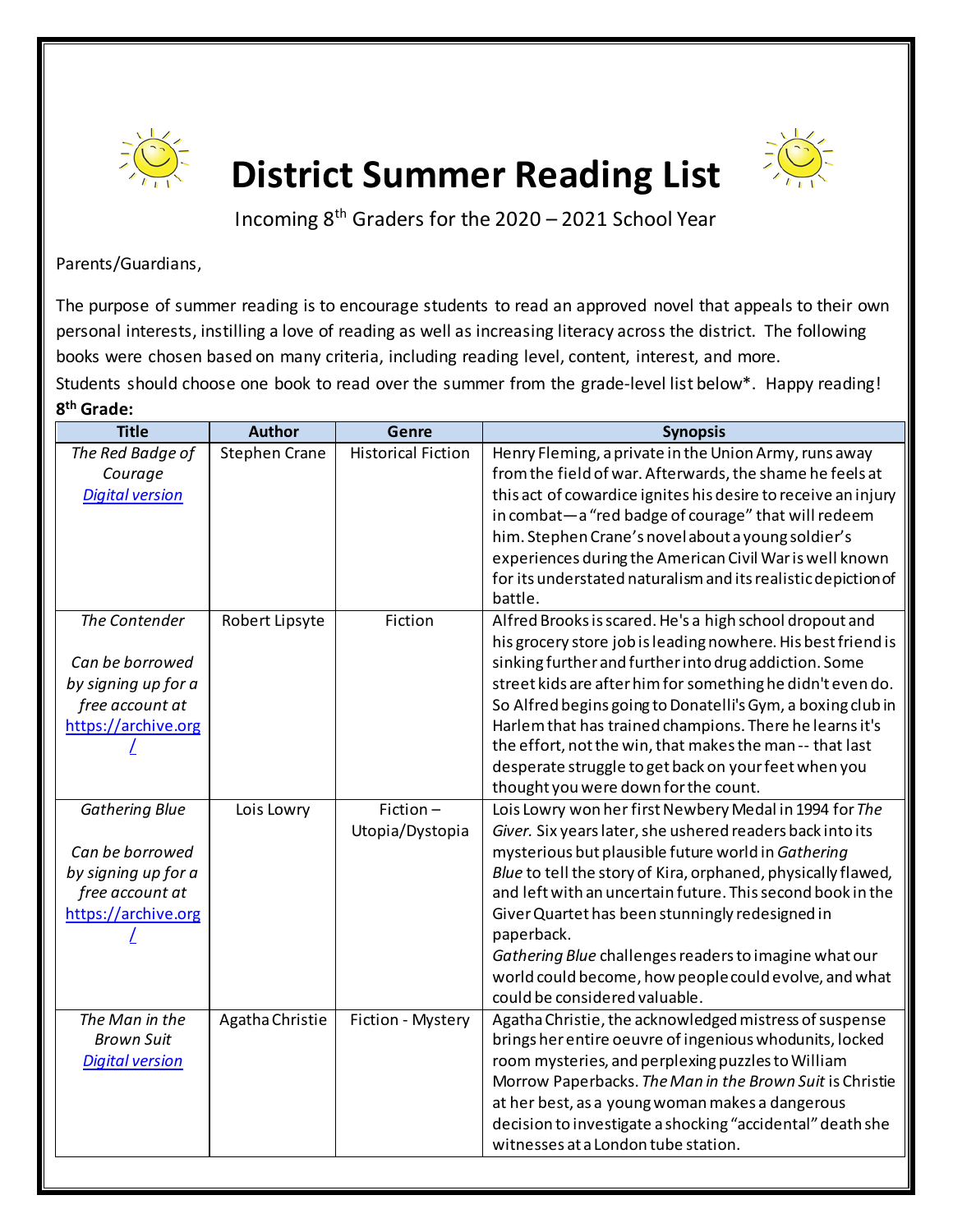



Incoming 9th Graders for the 2020 – 2021 School Year

Parents/Guardians,

The purpose of summer reading is to encourage students to read an approved novel that appeals to their own personal interests, instilling a love of reading as well as increasing literacy across the district. The following books were chosen based on many criteria, including reading level, content, interest, and more. Students should choose one book to read over the summer from the grade-level list below\*. Happy reading! **9th Grade:**

| <b>Title</b>                | <b>Author</b> | Genre           | <b>Synopsis</b>                                                                                           |
|-----------------------------|---------------|-----------------|-----------------------------------------------------------------------------------------------------------|
| Travels with Charley        | John          | Nonfiction -    | John Steinbeck (Feb. 27, 1902 - December 20, 1968)                                                        |
| <b>Digital version</b>      | Steinbeck     | Travelogue      | embarks on a journey to discover America in the fall of                                                   |
|                             |               |                 | 1960. He drives a brand new three-quarter ton pickup                                                      |
|                             |               |                 | camper truck and travels with his dog Charley. His                                                        |
|                             |               |                 | purpose is to learn something about the vast United                                                       |
|                             |               |                 | States and write a book about his experiences.                                                            |
| <b>Tuesdays with Morrie</b> | Mitch Albom   | Philosophical   | Maybe it was a grandparent, or a teacher, or a                                                            |
| <b>Digital version</b>      |               | Nonfiction      | colleague. Someone older, patient and wise, who                                                           |
|                             |               |                 | understood you when you were young and searching,                                                         |
|                             |               |                 | helped you see the world as a more profound place,                                                        |
|                             |               |                 | gave you sound advice to help you make your way                                                           |
|                             |               |                 | through it.                                                                                               |
|                             |               |                 | For Mitch Albom, that person was Morrie Schwartz, his                                                     |
|                             |               |                 | college professor from nearly twenty years ago.                                                           |
|                             |               |                 | Maybe, like Mitch, you lost track of this mentor as you                                                   |
|                             |               |                 | made your way, and the insights faded, and the world                                                      |
|                             |               |                 | seemed colder. Wouldn't you like to see that person                                                       |
|                             |               |                 | again, ask the bigger questions that still haunt you,                                                     |
|                             |               |                 | receive wisdom for your busy life today the way you                                                       |
|                             |               |                 | once did when you were younger?                                                                           |
|                             |               |                 | Mitch Albom had that second chance. He rediscovered<br>Morrie in the last months of the older man's life. |
|                             |               |                 | Knowing he was dying, Morrie visited with Mitch in his                                                    |
|                             |               |                 | study every Tuesday, just as they used to back in                                                         |
|                             |               |                 | college. Their rekindled relationship turned into one                                                     |
|                             |               |                 | final "class": lessons in how to live.                                                                    |
|                             |               |                 | Tuesdays with Morrie is a magical chronicle of their                                                      |
|                             |               |                 | time together, through which Mitch shares Morrie's                                                        |
|                             |               |                 | lasting gift with the world.                                                                              |
| <b>Hunger Games</b>         | Suzanne       | Utopia/Dystopia | In the ruins of a place once known as North America lies                                                  |
| <b>Digital version</b>      | Collins       | Fiction         | the nation of Panem, a shining Capitol surrounded by                                                      |
|                             |               |                 | twelve outlying districts. Long ago the districts waged                                                   |
|                             |               |                 | war on the Capitol and were defeated. As part of the                                                      |
|                             |               |                 | surrender terms, each district agreed to send one boy                                                     |
|                             |               |                 | and one girl to appear in an annual televised event                                                       |
|                             |               |                 |                                                                                                           |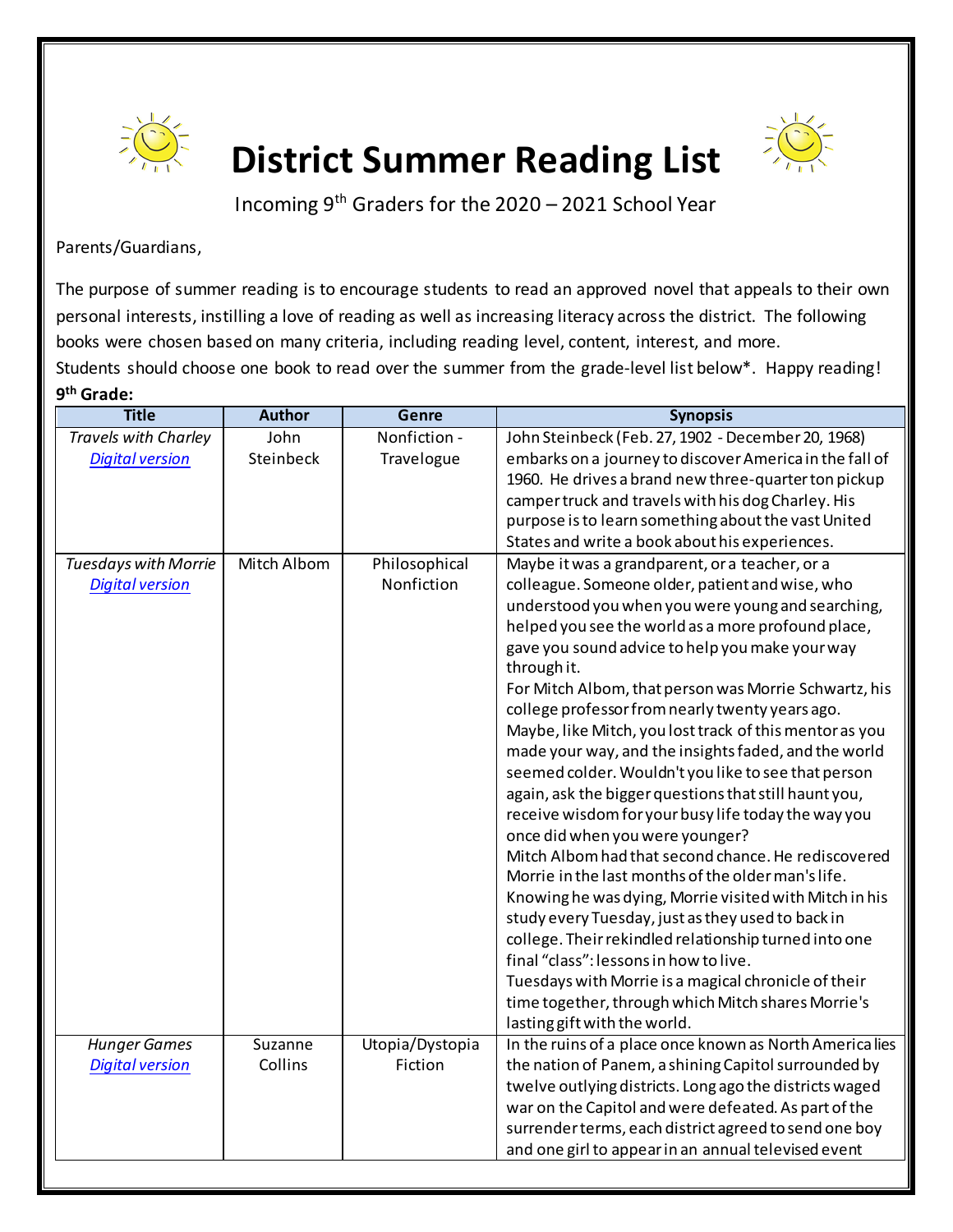|                                                                                                                                   |                      |                             | called, "The Hunger Games," a fight to the death on live<br>TV. Sixteen-year-old Katniss Everdeen, who lives alone<br>with her mother and younger sister, regards it as a<br>death sentence when she is forced to represent her<br>district in the Games. The terrain, rules, and level of<br>audience participation may change but one thing is<br>constant: kill or be killed.                                                                                                                                                                                                                                                                                                                                                                                                                                                                                                                                                                                                                                                                                                                                                                                                                                                                        |
|-----------------------------------------------------------------------------------------------------------------------------------|----------------------|-----------------------------|---------------------------------------------------------------------------------------------------------------------------------------------------------------------------------------------------------------------------------------------------------------------------------------------------------------------------------------------------------------------------------------------------------------------------------------------------------------------------------------------------------------------------------------------------------------------------------------------------------------------------------------------------------------------------------------------------------------------------------------------------------------------------------------------------------------------------------------------------------------------------------------------------------------------------------------------------------------------------------------------------------------------------------------------------------------------------------------------------------------------------------------------------------------------------------------------------------------------------------------------------------|
| Gifted Hands: The<br><b>Ben Carson Story</b><br>Can be borrowed by<br>signing up for a free<br>account at<br>https://archive.org/ | <b>Ben Carson</b>    | Inspirational<br>Nonfiction | Ben Carson, M.D., works medical miracles. Today, he's<br>one of the most celebrated neurosurgeons in the world.<br>In Gifted Hands, he tells of his inspiring odyssey from<br>his childhood in inner-city Detroit to his position as<br>director of pediatric neurosurgery at Johns Hopkins<br>Hospital at age 33. Ben Carson is a role model for<br>anyone who attempts the seemingly impossible as he<br>takes you into the operating room where he has saved<br>countless lives. Filled with fascinating case histories,<br>this is the dramatic and intimate story of Ben Carson's<br>struggle to beat the odds -- and of the faith and genius<br>that make him one of the greatest life-givers of the<br>century.                                                                                                                                                                                                                                                                                                                                                                                                                                                                                                                                  |
| Little Women<br><b>Digital version</b>                                                                                            | Louisa May<br>Alcott | Coming-of-Age<br>Fiction    | This novel follows the lives of four sisters - Meg, Jo,<br>Beth, and Amy March - detailing their passage from<br>childhood to womanhood, and is loosely based on the<br>author and her three sisters. Little Women was an<br>immediate commercial and critical success. It is a fiction<br>novel for girls that veered from the normal writings for<br>children, especially girls, at the time. The novel had<br>three major themes: "domesticity, work, and true love,<br>all of them interdependent and each necessary to the<br>achievement of its heroine's individual identity."<br>Little Women itself "has been read as a romance or as a<br>quest, or both. It has been read as a family drama that<br>validates virtue over wealth." Little Women has been<br>read "as a means of escaping that life by women who<br>knew its gender constraints only too well." Alcott<br>"combines many conventions of the sentimental novel<br>with crucial ingredients of Romantic children's fiction,<br>creating a new form of which Little Women is a unique<br>model." Elbert argued that within Little Women can be<br>found the first vision of the "American Girl" and that<br>her multiple aspects are embodied in the differing<br>March sisters. |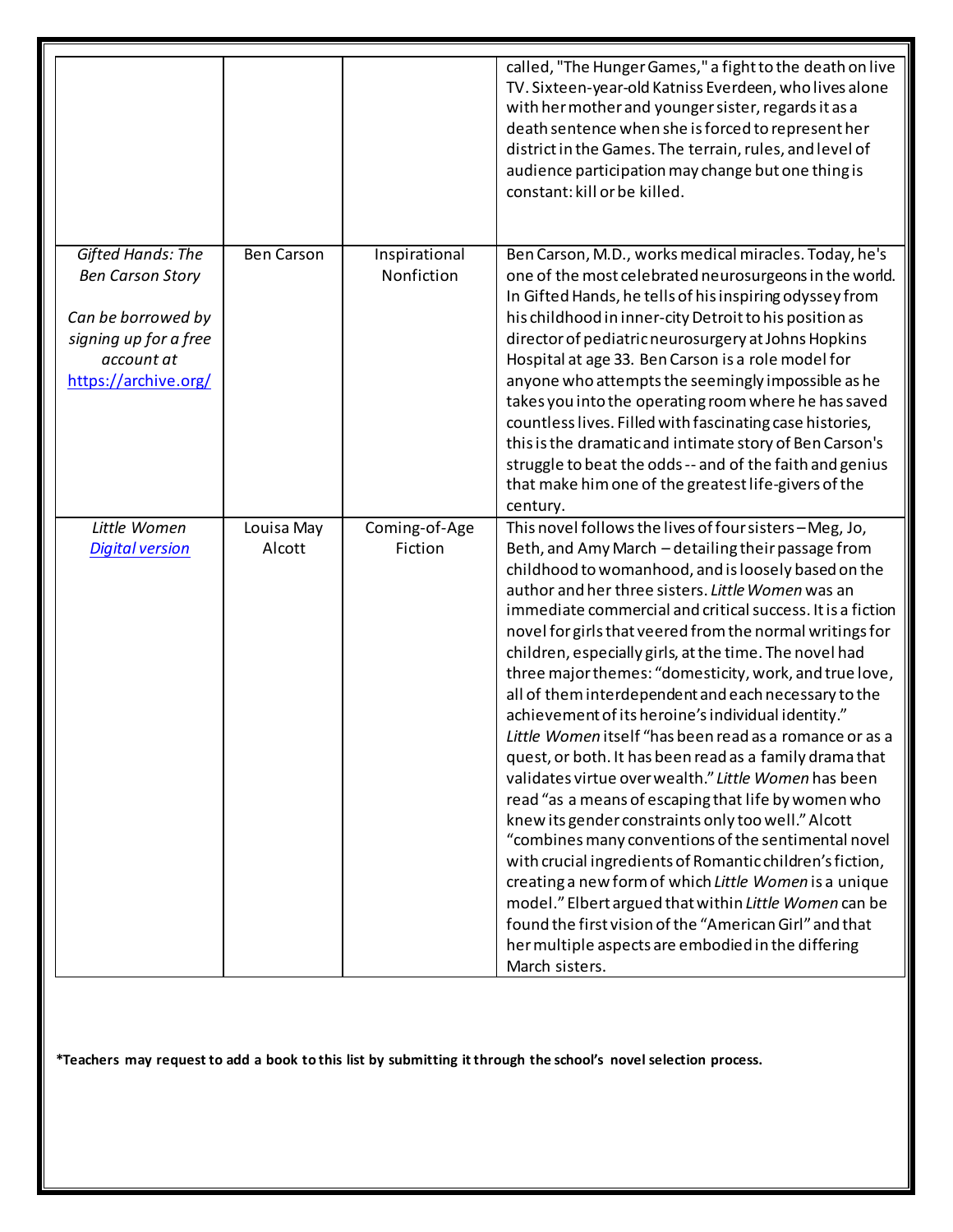



Incoming 10<sup>th</sup> Graders for the 2020 - 2021 School Year

Parents/Guardians,

The purpose of summer reading is to encourage students to read an approved novel that appeals to their own personal interests, instilling a love of reading as well as increasing literacy across the district. The following books were chosen based on many criteria, including reading level, content, interest, and more.

Students should choose one book to read over the summer from the grade-level list below\*. Happy reading! **10th Grade:**

| <b>Title</b>           | <b>Author</b>     | <b>Genre</b>  | <b>Synopsis</b>                                            |
|------------------------|-------------------|---------------|------------------------------------------------------------|
| <b>Coming Back</b>     | <b>Drew Brees</b> | Nonfiction -  | When a potentially career-ending shoulder injury left      |
| Stronger:              |                   | Memoir        | quarterback Drew Brees without a team-and facing the       |
| Unleashing the         |                   |               | daunting task of having to learn to throw a football all   |
| Hidden Power of        |                   |               | over again-coaches around the NFL wondered, Willhe         |
| Adversity              |                   |               | ever come back? After Hurricane Katrina devastated New     |
|                        |                   |               | Orleans, leaving more than 80 percent of the city          |
| Can be borrowed by     |                   |               | underwater, many wondered, Will the city ever come         |
| signing up for a free  |                   |               | back? And with their stadium transformed into a            |
| account at             |                   |               | makeshift refugee camp, forcing the Saints to play their   |
| https://archive.org/   |                   |               | entire 2005 season on the road, people questioned, Will    |
|                        |                   |               | the Saints ever come back? It takes a special person to    |
|                        |                   |               | turn adversity into success and despair into hope-yet      |
|                        |                   |               | that is exactly what Super Bowl MVP Drew Brees has         |
|                        |                   |               | done-and with the weight of an entire city on his          |
|                        |                   |               | shoulders. Coming Back Stronger is the ultimate            |
|                        |                   |               | comeback story, not only of one of the NFL's top           |
|                        |                   |               | quarterbacks, but also of a city and a team that many had  |
|                        |                   |               | all but given up on. Brees's inspiring message of hope and |
|                        |                   |               | encouragement proves that with enough faith,               |
|                        |                   |               | determination, and heart, you can overcome any obstacle    |
|                        |                   |               | life throws your way and not only come back, but come      |
|                        |                   |               | back stronger.                                             |
| A Separate Peace       | John Knowles      | Coming-of-Age | An American classic and great bestseller for over thirty   |
| <b>Digital version</b> |                   | Fiction       | years, A Separate Peace is timeless in its description of  |
|                        |                   |               | adolescence during a period when the entire country was    |
|                        |                   |               | losing its innocence to the second world war.              |
|                        |                   |               | Set at a boys' boarding school in New England during the   |
|                        |                   |               | early years of World War II, A Separate Peace is a         |
|                        |                   |               | harrowing and luminous parable of the dark side of         |
|                        |                   |               | adolescence. Gene is a lonely, introverted intellectual.   |
|                        |                   |               | Phineas is a handsome, taunting, daredevil athlete. What   |
|                        |                   |               | happens between the two friends one summer, like the       |
|                        |                   |               | war itself, banishes the innocence of these boys and their |
|                        |                   |               | world.                                                     |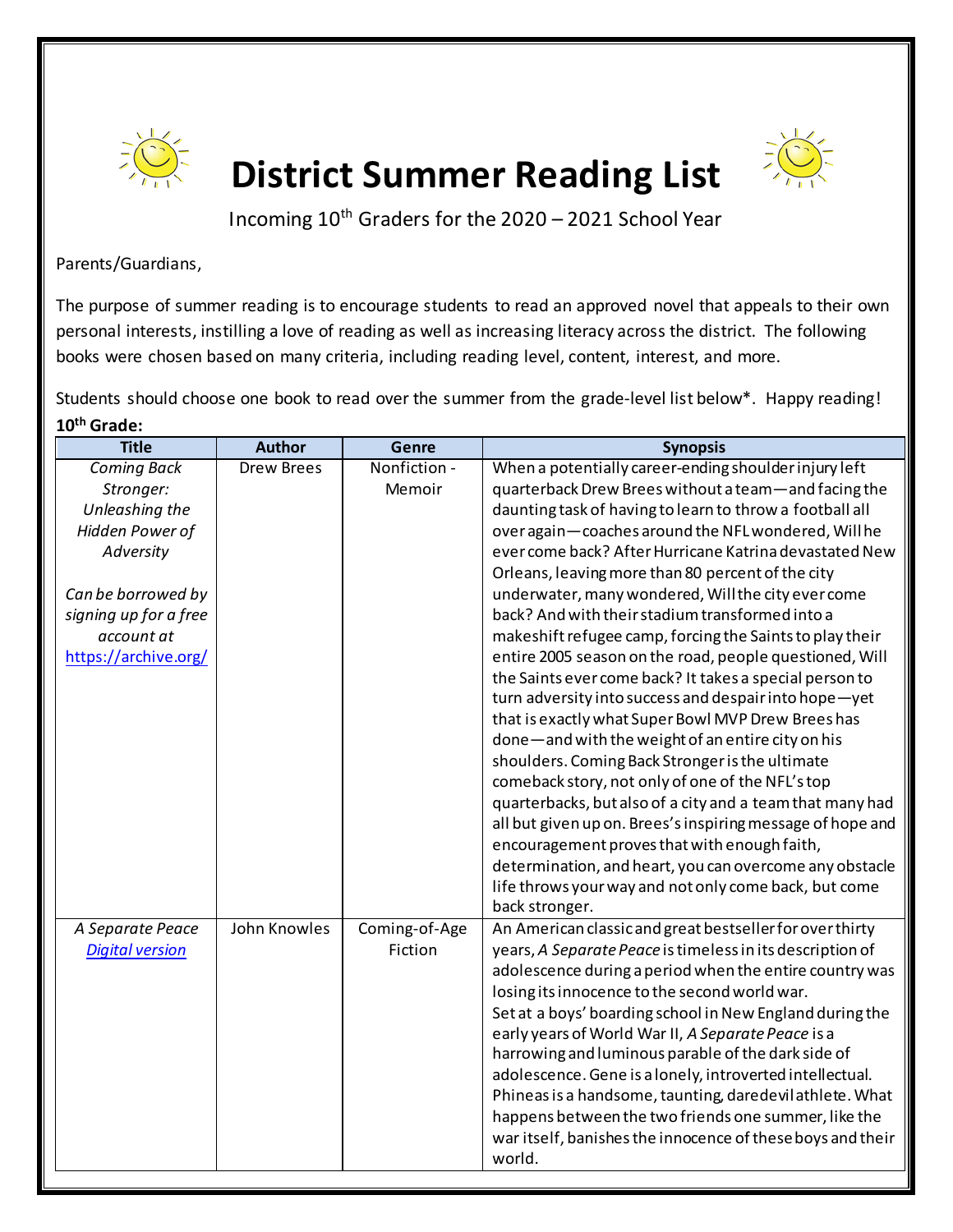| <b>Catching Fire</b><br><b>Digital version</b>                                                                                                               | <b>Suzanne Collins</b> | Utopia/Dystopia<br>Fiction | Against all odds, Katniss Everdeen has won the annual<br>Hunger Games with fellow district tribute Peeta Mellark.<br>But it was a victory won by defiance of the Capitol and<br>their harsh rules. Katniss and Peeta should be happy.<br>After all, they have just won for themselves and their<br>families a life of safety and plenty. But there are rumors<br>of rebellion among the subjects, and Katniss and Peeta, to<br>their horror, are the faces of that rebellion. The Capitolis<br>angry. The Capitol wants revenge.                                                                                                                                                                                                                                                                                                                                                                                                                                                                                                                                                                                                                                                                                                                                                                                                                                                                                                                                                                        |
|--------------------------------------------------------------------------------------------------------------------------------------------------------------|------------------------|----------------------------|---------------------------------------------------------------------------------------------------------------------------------------------------------------------------------------------------------------------------------------------------------------------------------------------------------------------------------------------------------------------------------------------------------------------------------------------------------------------------------------------------------------------------------------------------------------------------------------------------------------------------------------------------------------------------------------------------------------------------------------------------------------------------------------------------------------------------------------------------------------------------------------------------------------------------------------------------------------------------------------------------------------------------------------------------------------------------------------------------------------------------------------------------------------------------------------------------------------------------------------------------------------------------------------------------------------------------------------------------------------------------------------------------------------------------------------------------------------------------------------------------------|
| The Pearl<br><b>Digital version</b>                                                                                                                          | Steinbeck              | Philosophical<br>Fiction   | Like his father and grandfather before him, Kino is a poor<br>diver, gathering pearls from the gulf beds that once<br>brought great wealth to the Kings of Spain and now<br>provide Kino, Juana, and their infant son with meager<br>subsistence. Then, on a day like any other, Kino emerges<br>from the sea with a pearl as large as a sea gull's egg, as<br>"perfect as the moon." With the pearl comes hope, the<br>promise of comfort and of security<br>A story of classic simplicity, based on a Mexican folk tale,<br>The Pearl explores the secrets of man's nature, the<br>darkest depths of evil, and the luminous possibilities of<br>love.                                                                                                                                                                                                                                                                                                                                                                                                                                                                                                                                                                                                                                                                                                                                                                                                                                                 |
| Wesley the Owl: A<br>Remarkable Love<br>Story of an Owl and<br>His Girl<br>Can be borrowed by<br>signing up for a free<br>account at<br>https://archive.org/ | Stacy O'Brien          | Nonfiction -<br>Memoir     | On Valentine's Day 1985, biologist Stacey O'Brien<br>adopted Wesley, a baby barn owl with an injured wing<br>who could not have survived in the wild. Over the next<br>nineteen years, O'Brien studied Wesley's strange habits<br>with both a tender heart and a scientist's eye-and<br>provided a mice-only diet that required her to buy the<br>rodents in bulk (28,000 over the owl's lifetime). She<br>watched him turn from a helpless fluff ball into an avid<br>com-municator with whom she developed a language all<br>their own. Eventually he became a gorgeous, gold-and-<br>white macho adult with a heart-shaped face who preened<br>in the mir-ror and objected to visits by any other males to<br>"his" house. O'Brien also brings us inside Caltech's<br>prestigious research community, a kind of scientific<br>Hogwarts where resident owls sometimes flew freely<br>from office to office and eccentric, brilliant scientists<br>were extraordinarily committed to studying and helping<br>animals; all of them were changed by the animals they<br>loved. As O'Brien gets close to Wesley, she makes<br>astonishing discoveries about owl behavior, intelligence,<br>and communication, coining the term "The Way of the<br>Owl" to describe his noble behavior. When O'Brien<br>develops her own life-threatening ill-ness, the biologist<br>who saved the life of a helpless baby bird is herself<br>rescued from death by the insistent love and courage of<br>this wild animal. |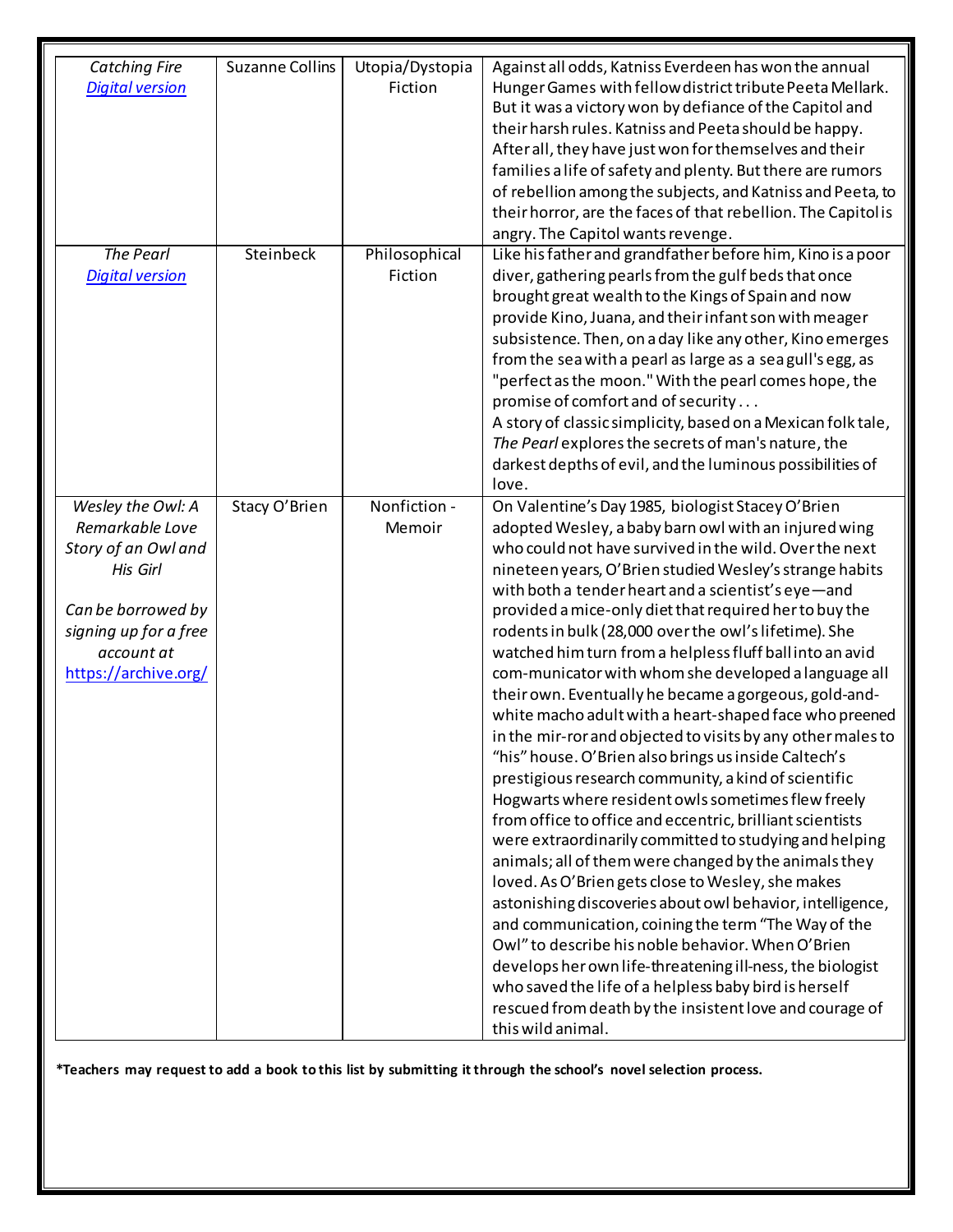



Incoming 11th Graders for the 2020 – 2021 School Year

Parents/Guardians,

The purpose of summer reading is to encourage students to read an approved novel that appeals to their own personal interests, instilling a love of reading as well as increasing literacy across the district. The following books were chosen based on many criteria, including reading level, content, interest, and more. Students should choose one book to read over the summer from the grade-level list below\*. Happy reading! **11th Grade:**

| <b>Title</b>                                        | <b>Author</b>        | Genre                       | <b>Synopsis</b>                                                                                                                                                                                                                                                                                                                                                                                                                                                                                                                                                                                                                                                                                                                                                                        |
|-----------------------------------------------------|----------------------|-----------------------------|----------------------------------------------------------------------------------------------------------------------------------------------------------------------------------------------------------------------------------------------------------------------------------------------------------------------------------------------------------------------------------------------------------------------------------------------------------------------------------------------------------------------------------------------------------------------------------------------------------------------------------------------------------------------------------------------------------------------------------------------------------------------------------------|
| <b>Brave New</b><br>World<br><b>Digital version</b> | <b>Aldous Huxley</b> | <b>Science Fiction</b>      | The novel opens in the year 632 A.F. (which means After Ford).<br>All of civilization has been destroyed by a great war. Then there is<br>another war, the Nine Years War, which ushers in the era of Ford,<br>ensuring stability through dictatorship. The society depicted in<br>the novel is based on a rigid caste system. The higher of the five<br>castes enjoy superior tasks, while the lower ones perform menial<br>roles. Ten Controllers hold all the power in this new world and<br>peace is maintained by conditioning infant minds and by soothing<br>adults. The population is further controlled through scientific<br>methods; marriage is forbidden, and children are not born but<br>produced in an embryo factory. Would you want to live in a<br>world like this? |
| Of Mice and<br>Men<br><b>Digital version</b>        | John Steinbeck       | Fiction - Novella           | They are an unlikely pair: George is "small and quick and dark of<br>face." Lennie, a man of tremendous size, has the mind of a young<br>child. Yet they have formed a "family," clinging together in the<br>face of loneliness and alienation.<br>Laborers in California's dusty vegetable fields, they hustle work<br>when they can, living a hand-to-mouth existence. For George and<br>Lennie have a plan: to own an acre of land and a shack they can<br>call their own. When they land jobs on a ranch in the Salinas<br>Valley, the fulfillment of their dream seems to be within their<br>grasp. But even George cannot guard Lennie from the unseen<br>factors, nor predict the consequences of Lennie's unswerving<br>obedience to the things George taught him.             |
| Mockingjay<br><b>Digital version</b>                | Suzanne<br>Collins   | Utopia/Dystopi<br>a Fiction | Katniss Everdeen, girl on fire, has survived, even though her<br>home has been destroyed. There are rebels. There are new<br>leaders. A revolution is unfolding.<br>District 13 has come out of the shadows and is plotting to<br>overthrow the Capitol. Though she's long been a part of the<br>revolution, Katniss hasn't known it. Now it seems that everyone<br>has had a hand in the carefully laid plans but her.<br>The success of the rebellion hinges on Katniss's willingness to be<br>a pawn, to accept responsibility for countless lives, and to change<br>the course of the future of Panem. To do this, she must put aside<br>her feelings of anger and distrust. She must become the rebels'<br>Mockingjay - no matter what the cost.                                  |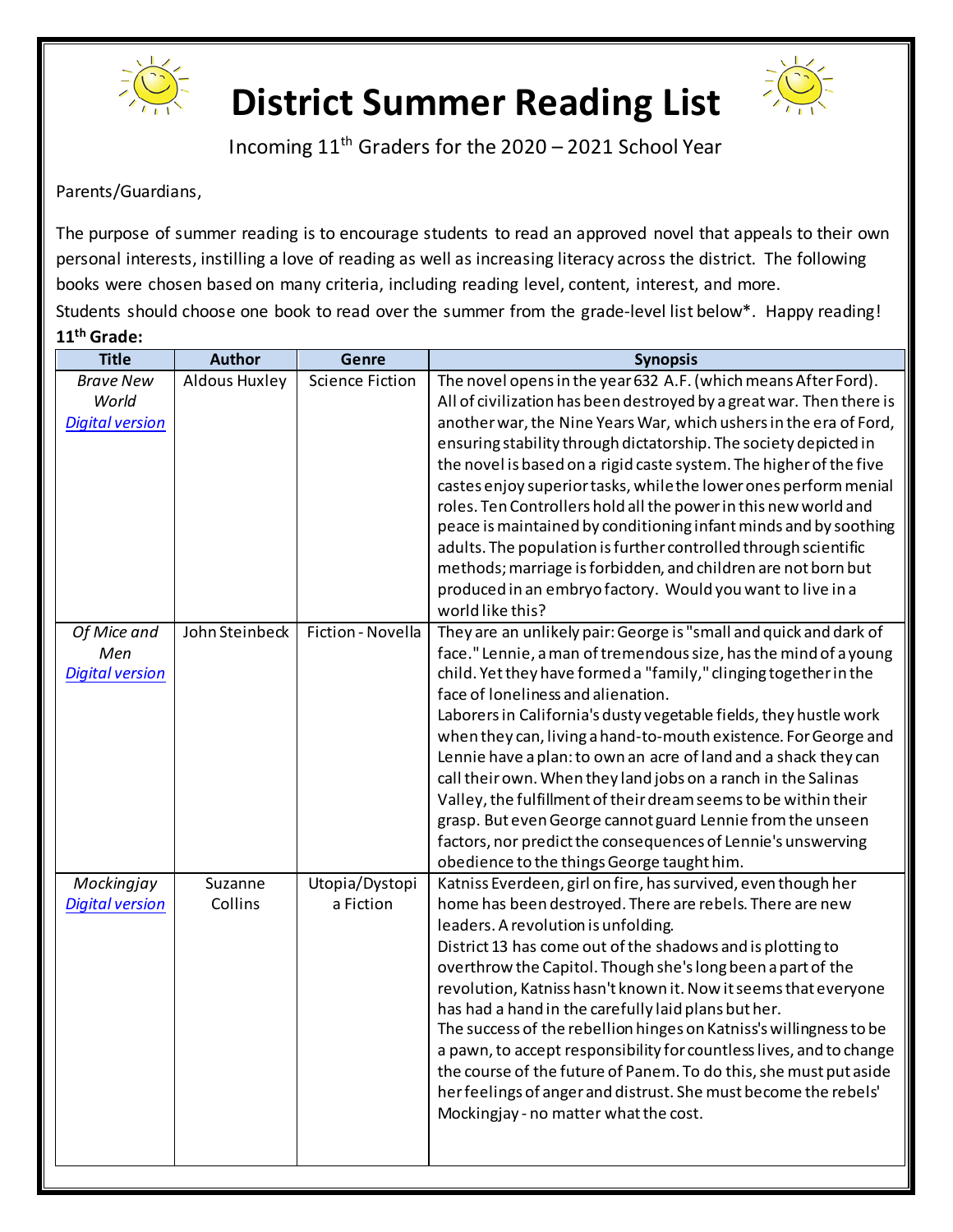| A Farewell to          | Ernest     | Fiction - War, | A Farewell to Arms is the unforgettable story of an American          |
|------------------------|------------|----------------|-----------------------------------------------------------------------|
| Arms                   | Hemingway  | Romance        | ambulance driver on the Italian front and his passion for a           |
| <b>Digital version</b> |            |                | beautiful English nurse. Hemingway's frank portrayal of the love      |
|                        |            |                | between Lieutenant Henry and Catherine Barkley, caught in the         |
|                        |            |                | inexorable sweep of war, glows with an intensity unrivaled in         |
|                        |            |                | modern literature, while his description of the German attack on      |
|                        |            |                | Caporetto - of lines of fired men marching in the rain, hungry,       |
|                        |            |                | weary, and demoralized-is one of the greatest moments in              |
|                        |            |                | literary history. A story of love and pain, of loyalty and desertion, |
|                        |            |                | A Farewell to Arms, written when he was thirty years old,             |
|                        |            |                | represents a new romanticism for Hemingway.                           |
| The                    | Mark Twain | Adventure      | Climb aboard the raft with Huck and Jim and drift away from the       |
| Adventures of          |            | Fiction/Satire | "sivilized" life and into a world of adventure, excitement, danger,   |
| Huckleberry            |            |                | and self-discovery. Huck's shrewd and humorous narrative is           |
| Finn                   |            |                | complemented by lyrical descriptions of the Mississippi valley and    |
| <b>Digital version</b> |            |                | a sparkling cast of memorable characters.                             |
|                        |            |                |                                                                       |
|                        |            |                |                                                                       |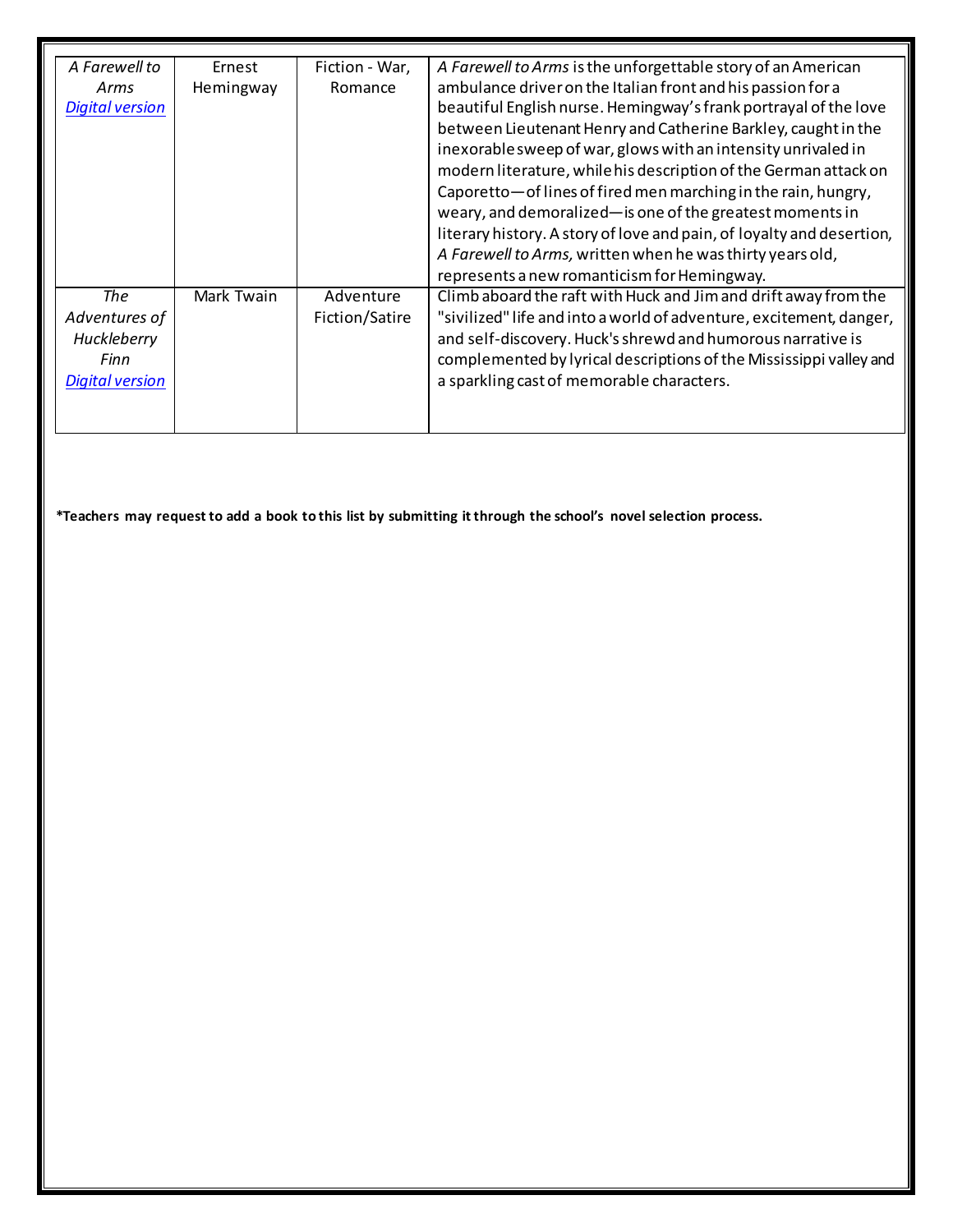



Incoming 12th Graders for the 2020 – 2021 School Year

Parents/Guardians,

The purpose of summer reading is to encourage students to read an approved novel that appeals to their own personal interests, instilling a love of reading as well as increasing literacy across the district. The following books were chosen based on many criteria, including reading level, content, interest, and more.

Students should choose one book to read over the summer from the grade-level list below\*. Happy reading!

#### **12th Grade:**

| <b>Title</b>           | <b>Author</b>       | Genre            | <b>Synopsis</b>                                                    |
|------------------------|---------------------|------------------|--------------------------------------------------------------------|
| Rebecca                | Daphne du           | Fiction - Gothic | With these words, the reader is ushered into an isolated gray      |
| <b>Digital version</b> | Maurier             | Mystery          | stone mansion on the windswept Cornish coast, as the second        |
|                        |                     |                  | Mrs. Maxim de Winter recalls the chilling events that transpired   |
|                        |                     |                  | as she began her new life as the young bride of a husband she      |
|                        |                     |                  | barely knew. For in every corner of every room were phantoms       |
|                        |                     |                  | of a time dead but not forgotten-a past devotedly preserved by     |
|                        |                     |                  | the sinister housekeeper, Mrs. Danvers: a suite immaculate and     |
|                        |                     |                  | untouched, clothing laid out and ready to be worn, but not by      |
|                        |                     |                  | any of the great house's current occupants. With an eerie          |
|                        |                     |                  | presentiment of evil tightening her heart, the second Mrs. de      |
|                        |                     |                  | Winter walked in the shadow of her mysterious predecessor,         |
|                        |                     |                  | determined to uncover the darkest secrets and shattering truths    |
|                        |                     |                  | about Maxim's first wife-the late and hauntingly beautiful         |
|                        |                     |                  | Rebecca.                                                           |
| Ophelia                | Lisa Klein          | Fiction - Young  | He is Hamlet, Prince of Denmark; she is simply Ophelia. If you     |
|                        |                     | Adult            | think you know their story, think again.                           |
| Must be                |                     |                  | In this reimagining of Shakespeare's famous tragedy, it is         |
| purchased or           |                     |                  | Ophelia who takes center stage. A rowdy, motherless girl, she      |
| can be read            |                     |                  | grows up at Elsinore Castle to become the queen's most trusted     |
| here with a            |                     |                  | lady-in-waiting. Ambitious for knowledge and witty as well as      |
| free 30-day            |                     |                  | beautiful, Ophelia learns the ways of power in a court where       |
| trial. Must be         |                     |                  | nothing is as it seems. When she catches the attention of the      |
| cancelled              |                     |                  | captivating, dark-haired Prince Hamlet, their love blossoms in     |
| after 30 days          |                     |                  | secret. But bloody deeds soon turn Denmark into a place of         |
| to avoid               |                     |                  | madness, and Ophelia's happiness is shattered. Ultimately, she     |
| payment:               |                     |                  | must choose between her love for Hamlet and her own life. In       |
| https://www.           |                     |                  | desperation, Ophelia devises a treacherous plan to escape from     |
| scribd.com/b           |                     |                  | Elsinore forever with one very dangerous secret.                   |
| ook/2500294            |                     |                  |                                                                    |
| 57/Ophelia             |                     |                  |                                                                    |
| Dr. Jekyll and         | <b>Robert Louis</b> | Fiction -        | The Strange Case of Dr. Jekyll and Mr. Hyde is about a London      |
| Mr. Hyde               | Stevenson           | Psychological    | lawyer named Gabriel John Utterson who investigates strange        |
| <b>Digital version</b> |                     | Thriller/Suspens | occurrences between his old friend, Dr. Henry Jekyll, and the evil |
|                        |                     | e                | Edward Hyde. The work is commonly associated with the rare         |
|                        |                     |                  | mental condition often spuriously called "split personality",      |
|                        |                     |                  | referred to in psychiatry as dissociative identity disorder, where |
|                        |                     |                  |                                                                    |